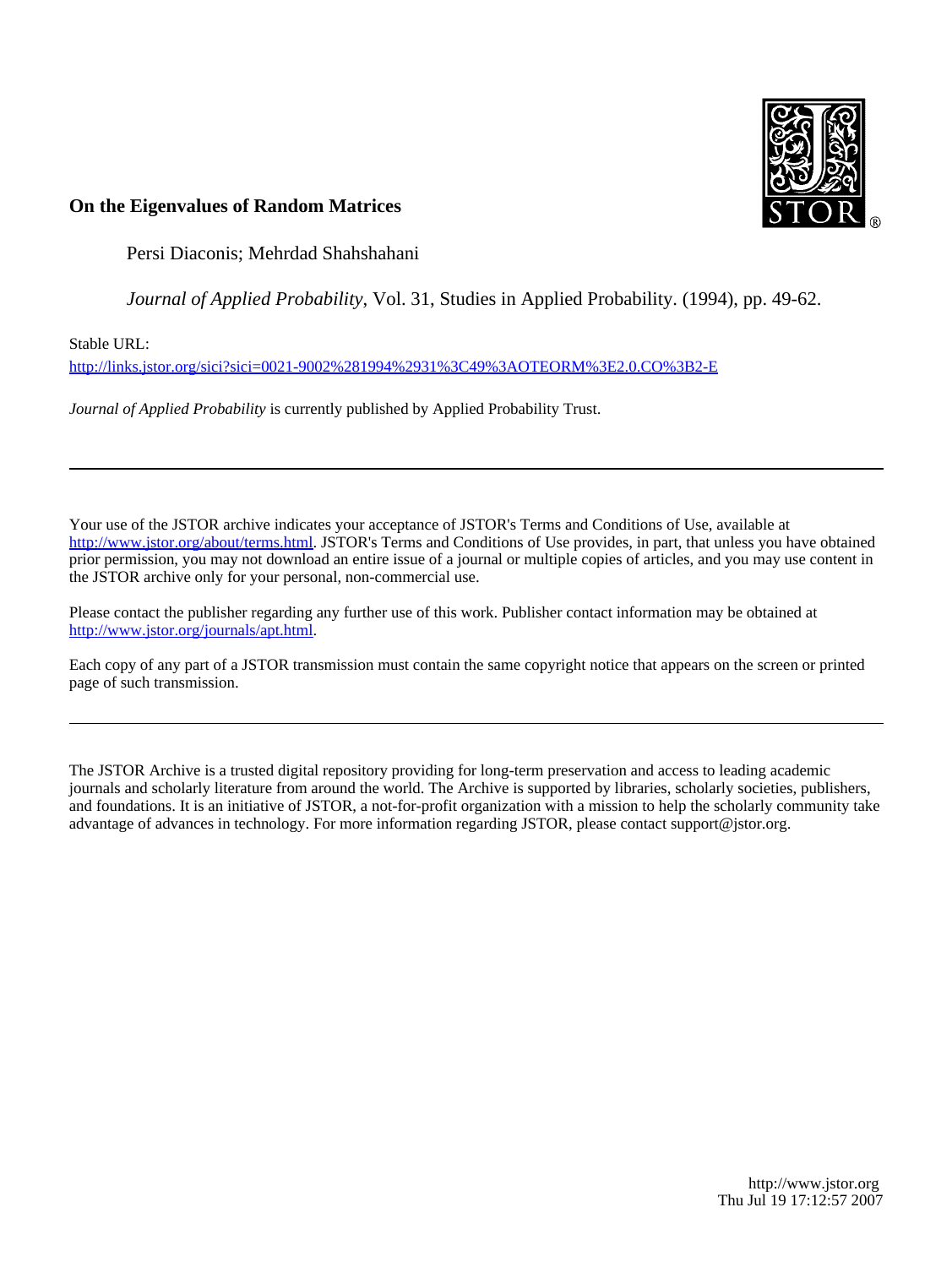# **On the eigenvalues of random matrices**

# PERSl DlACONlS AND MEHRDAD SHAHSHAHANI

#### **Abstract**

Let M be a random matrix chosen from Haar measure on the unitary group  $U_n$ . Let  $Z = X + iY$  be a standard complex normal random variable with X and Y independent, mean 0 and variance  $\frac{1}{2}$  normal variables. We show that for  $j = 1, 2, ..., Tr(M^{j})$  are independent and distributed as  $\sqrt{j}Z$  asymptotically as  $n \to \infty$ . This result is used to study the set of eigenvalues of M. Similar results are given for the orthogonal and symplectic and symmetric groups.

HAAR MEASURE, ORTHOGONAL GROUPS; SYMPLECTIC GROUPS, SYMMETRIC GROUPS

AMS 1991 SUBJECT CLASSIFICATION 15A52

#### **0. Introduction**

The classical matching problem of elementary probability is elegantly surveyed by Takacs (1980). In one incarnation it says that the number of fixed points in a random permutation has an approximate Poisson(1) distribution. In other words, the trace of a randomly chosen permutation matrix has an approximate Poisson(1) distribution.

We study a continuous generalization to the classical compact groups: orthogonal, unitary, and symplectic. Throughout, random means uniformly (Haar) distributed. Our main results show that the trace of a randomly chosen matrix has an approximate Gaussian distribution. We also derive Gaussian approximations for powers of random matrices and so results for the distribution of their eigenvalues. Figure 1 shows the eigenvalues of a single realization on  $U_n$ when  $n = 100$ . The points appear to be very regularly spread out. This is a consequence of the theory developed.

These continuous problems arise in applied work. Mehta (1991) is a booklength survey showing how the eigenvalue distributions appear in a variety of problems from particle physics. Mehta also reviews Odlyzko's remarkable work connecting the eigenvalues with the distribution of the zeros of the zeta function. Diaconis and Shahshahani (1986) show how the distribution of the trace of a random orthogonal matrix occurs naturally in a standard telephone encryption scheme. Larsen (1993) shows how this same distribution appears when studying the error term for the number of solutions of equations over finite fields.

<sup>0</sup>Applied Probability Trust 1994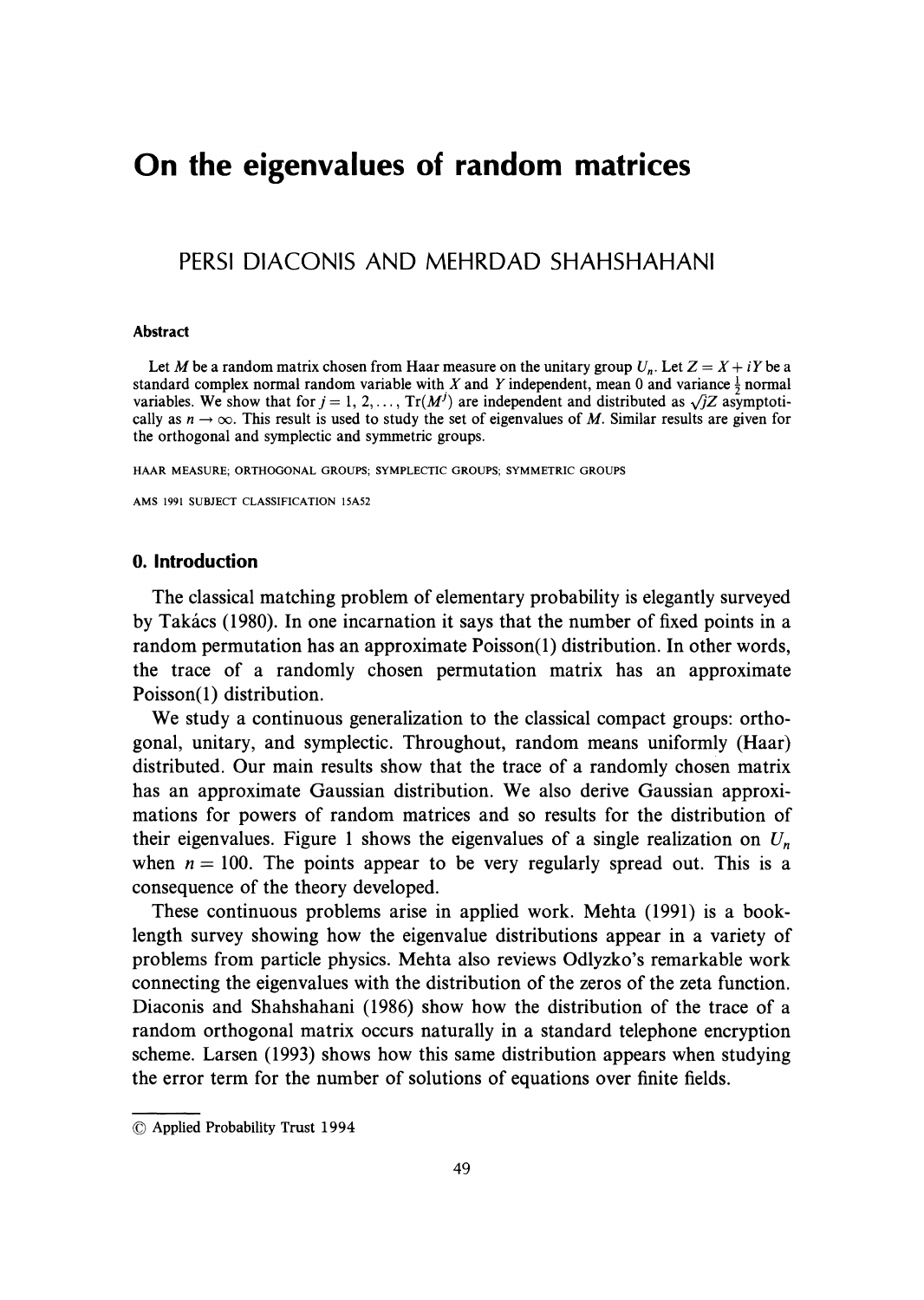

Figure 1. Eigenvalues of a random unitary matrix in  $U_{100}$ 

Our motivation for studying the present problems comes from another extension of the matching problem. Any permutation can be written as a product of disjoint cycles (so

$$
\begin{pmatrix}\n1 & 2 & 3 & 4 & 5 & 6 & 7 & 8 & 9 \\
2 & 1 & 3 & 9 & 5 & 4 & 8 & 7 & 6\n\end{pmatrix}
$$

is (12) (3) (496) (78) in cycle notation). Let  $a_i(\pi)$  be the number of cycles of length i in the permutation  $\pi$  (so  $a_1 = 1$ ,  $a_2 = 2$ ,  $a_3 = 1$  in the example). Thus  $a_1$  is the number of fixed points. Goncharov (1944) and Shepp and Lloyd (1966) showed that if  $\pi$  is uniformly chosen in the permutation group *S<sub>n</sub>*, then  $a_i(\pi)$  are asymptotically independent with limiting Poisson  $(1/i)$  distributions. Goncharov (1944), Shepp and Lloyd (1966), Erdös and Turan (1967a, b, 1968), Vershik and Kerov (1981) and many others have studied a variety of functionals of the cycle lengths.

The cycle lengths code the conjugacy class of a permutation. Here  $\pi$  and  $\sigma$  are conjugate if  $\pi = \eta^{-1}\sigma\eta$  for some  $\eta \in S_n$ . This is an equivalence relation partitioning *S,* into conjugacy classes. Two permutations are conjugate if and only if they have the same cycle lengths. Two matrices in one of the classical groups are conjugate if and only if they have the same eigenvalues. We hoped that some of the richness and elegance of the study of cycles would carry over to eigenvalues.

Sections 1 and 2 present results for the unitary group. The calculations are easiest here. They rely on classical results from symmetric function theory that may be novel in a probability setting. Following this the orthogonal and symplectic cases are studied. The main tool is the method of moments. We show that the various traces have moments which equal the moments of the limiting measures for all large values of  $n$ . This high-order contact surprised us, and in the last section we show that it also holds for the matching problem: the first **n**  moments of the number of fixed points of a random permutation in  $S_n$  equal the first **n** moments of Poisson(1).

It is worth remarking here 'why' the results presented hold. Consider the trace of a random unitary matrix. This is a sum of a lot of small, not particularly dependent, random things. The central limit theorem suggests it is approximately normally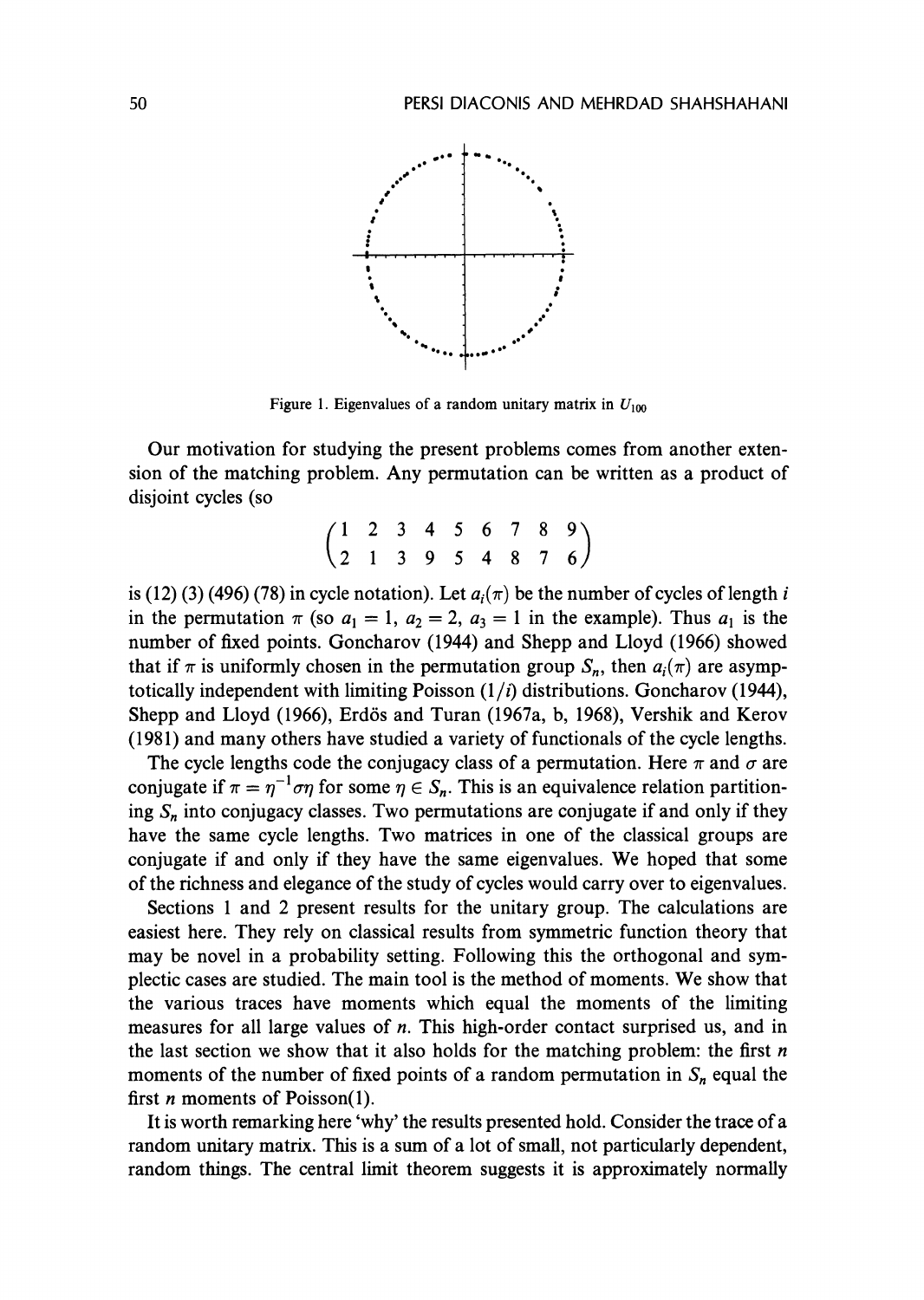distributed. It is not hard to construct a proof along these lines. Next consider

$$
\int_{U_n} (\mathrm{Tr}(m))^a (\overline{\mathrm{Tr}(m)})^b dm.
$$

This has a group-theoretic interpretation:  $(Tr(m))^a$  is the character of the *a*th tensor power of the *n*-dimensional representation of  $U_n$ . The integral is the sum of the multiplicities of the common constituents of the ath and bth tensor powers. In particular it is an integer. By the first remark it converges to  $E(Z^a\bar{Z}^b)$  with Z complex normal. These last moments are integers as well. Since integers converging to integers must eventually be equal, we expect equality of moments in all the cases of this paper. It is interesting how rapidly this takes hold.

Remark. The physics literature works with a unitary, orthogonal and symplectic ensemble. While the unitary ensemble is the one considered here, the orthogonal and symplectic ensembles differ. Their orthogonal ensemble consists of the symmetric unitary matrices. This is  $U_n/O_n$ . Their symplectic ensemble consists of anti-symmetric unitary matrices. This is  $U_{2n}/Sp_n$ . We hope to carry through the distribution of the eigenvalues on these ensembles along the lines of the present paper.

#### **1. The unitary group**

A complex normal random variable Z can be represented as  $Z = X + iY$  with X and Y independent real normal random variables having mean 0 and variance  $\frac{1}{2}$ . These variables can be used to represent Haar measure on the unitary group  $U_n$  in the following standard fashion. Form an  $n \times n$  random matrix with independent identically distributed complex normal coordinates  $Z_{ii}$ . Then perform the Gram-Schmidt algorithm. This results in a random unitary matrix  $M$  which is Haar distributed on  $U_n$ . Invariance of M is easy to see from the invariance of the complex normal vectors under  $U_n$ .

This representation suggests that there is a close relationship between the unitary group and the complex normal distribution. For example, Diaconis and Mallows (1986) proved the following result.

Theorem 0. Let M be Haar distributed on  $U_n$ . Let Z be complex normal. Then, for any open ball B,

$$
\lim_{n\to\infty}P\{\mathrm{Tr}M\in B\}=P\{Z\in B\}.
$$

The following result generalizes Theorem 0.

Theorem 1. Fix k in  $\{1,2,3,...\}$ . For every collection of open balls  $B_i$  in the complex plane,

$$
\lim_{n\to\infty}P\{\mathrm{Tr}(M)\in B_1,\mathrm{Tr}(M^2)\in B_2,\ldots,\mathrm{Tr}(M^k)\in B_k\}=\prod_{j=1}^k P(\sqrt{j}Z\in B_j).
$$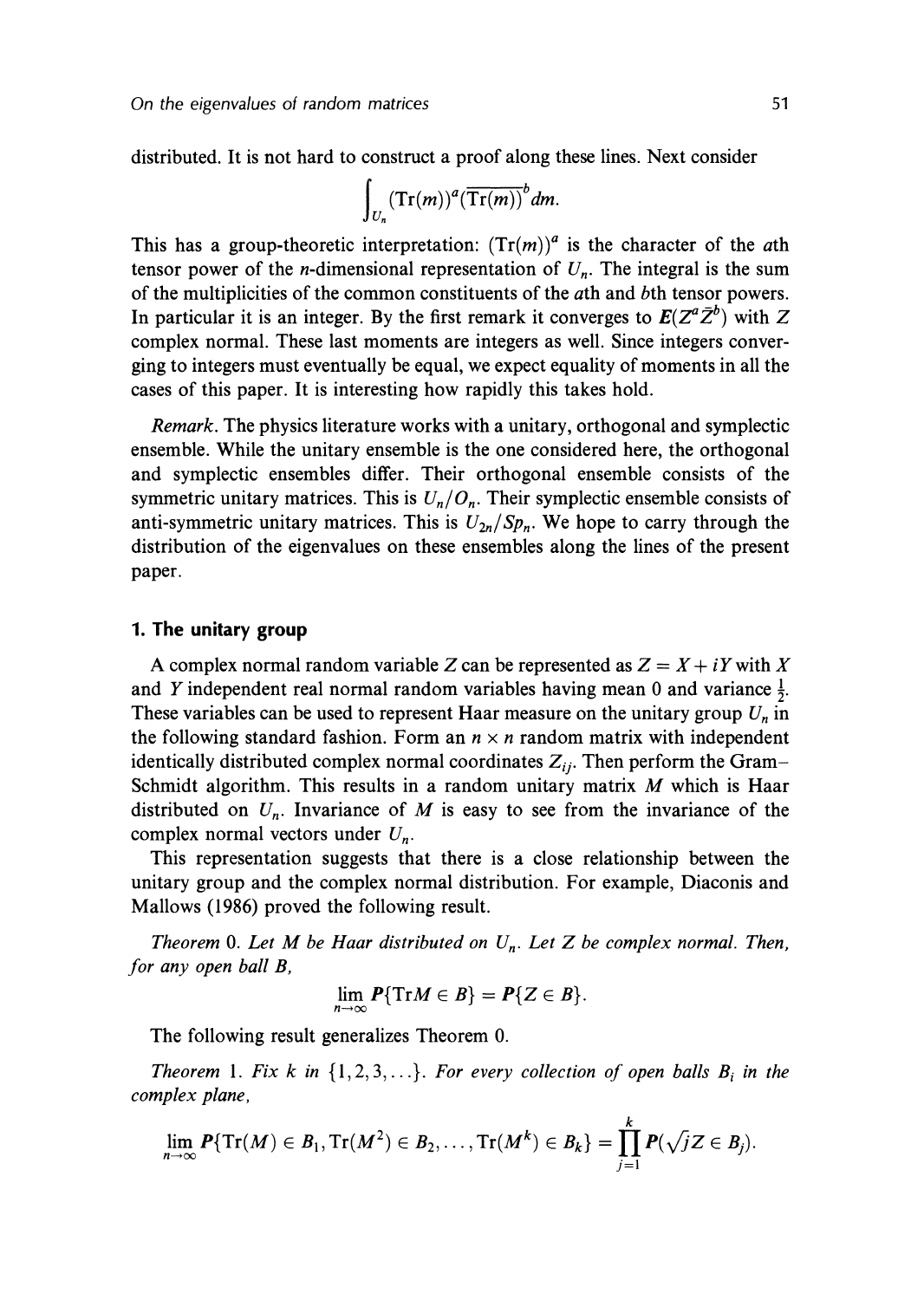Theorem 1 will be proved by the method of moments. To this end, note the following result.

Lemma 1. Let *Z* be standard complex normal. Then, for each  $a, b \in \{0, 1, 2, \ldots\}$ 

$$
\boldsymbol{E}(Z^a\bar{Z}^b)=\delta_{ab}a!
$$

*Proof.* By standard properties of normal variables  $Z = R \exp(i\Theta)$ , with  $R^2$  an exponential random variable and  $\Theta$  uniform on  $[0,2\pi)$  with  $\Theta$  independent of R. Now

$$
\boldsymbol{E}(Z^a\bar{Z}^b)=\boldsymbol{E}(R^{a+b})\boldsymbol{E}(\exp{(i(a-b)\Theta)}).
$$

This vanishes unless  $a = b$ . Then  $E(R^{2a}) = a!$ 

The main result of this section calculates the joint moments of  $Tr(M)$ ,  $Tr(M^2), \ldots, Tr(M^k)$ . The result shows these equal the joint moments of independent complex normal variables.

Theorem 2. Let M be Haar distributed on  $U_n$ . Let  $\mathbf{a} = (a_1, a_2, \ldots, a_k)$ ;  $\bm{b} = (b_1, b_2, \ldots, b_k)$  with  $a_i, b_i \in \{0, 1, \ldots\}$ . Let  $Z_1, Z_2, \ldots, Z_k$  be independent standard complex normal variables. Then, for all  $n \geq \sum_{i=1}^{k} (a_i + b_i)$ ,

$$
\mathbf{E}\left\{\prod_{j=1}^k (\mathrm{Tr}\,M^j)^{a_j}\cdot \mathrm{Tr}\, \overline{(M^j)}^{b_j}\right\}=\delta_{ab}\prod_{j=1}^k j^{a_j}a_j!=\mathbf{E}\left\{\prod_{j=1}^k (\sqrt{j}Z_j)^{a_j} \overline{(\sqrt{j}Z_j)}^{b_j}\right\}
$$

*Proof.* Recall the power sum functions:  $P_j(x_1, x_2, ..., x_n) = \sum_{i=1}^n x_i^j$  and for  $\lambda = 1^{a_1} 2^{a_2} \cdots k^{a_k}, P_{\lambda} = \prod_{j=1}^k P_j^{a_j}$ . Here  $\lambda$  is a partition of  $a_1 + 2a_2 + \cdots$  $ka_k = K$ . As  $\lambda$  ranges over all partitions of K, the  $P_\lambda$  form a basis for the homogeneous symmetric polynomials in *n* variables for all  $n \geq K$ .

A second basis for these polynomials is the Schur functions  $s_{\mu}$ . These can be defined by

$$
P_{\lambda} = \sum_{\mu \vdash K} \chi_{\lambda}(\mu) s_{\mu}
$$

with  $\chi_{\lambda}(\mu)$  the character of the symmetric group  $S_K$  associated to the  $\lambda$ th irreducible representation on the  $\mu$ th conjugacy class. This and other properties of Schur functions can be found in Macdonald (1979) or Sagan (1991).

**A** second crucial property of Schur functions is that they give the characters of the unitary group. If  $m \in U_n$  has eigenvalues  $exp(i\theta_i)$ ,  $1 \leq j \leq n$ , define  $s_{\mu}(m) = s_{\mu}(\exp(i\theta_1), \dots, \exp(i\theta_n)).$  Here,  $s_{\mu}$  is defined as zero if  $\mu$  has more than *n* parts. As  $\mu$  varies over partitions of any number with *n* or fewer parts the  $s_{\mu}$  give all characters of  $U_n$ . Then, the orthogonality for characters becomes

$$
\int_{U_n} s_{\lambda}(m) \overline{s_{\mu}(m)} dm = \delta_{\lambda,\mu}.
$$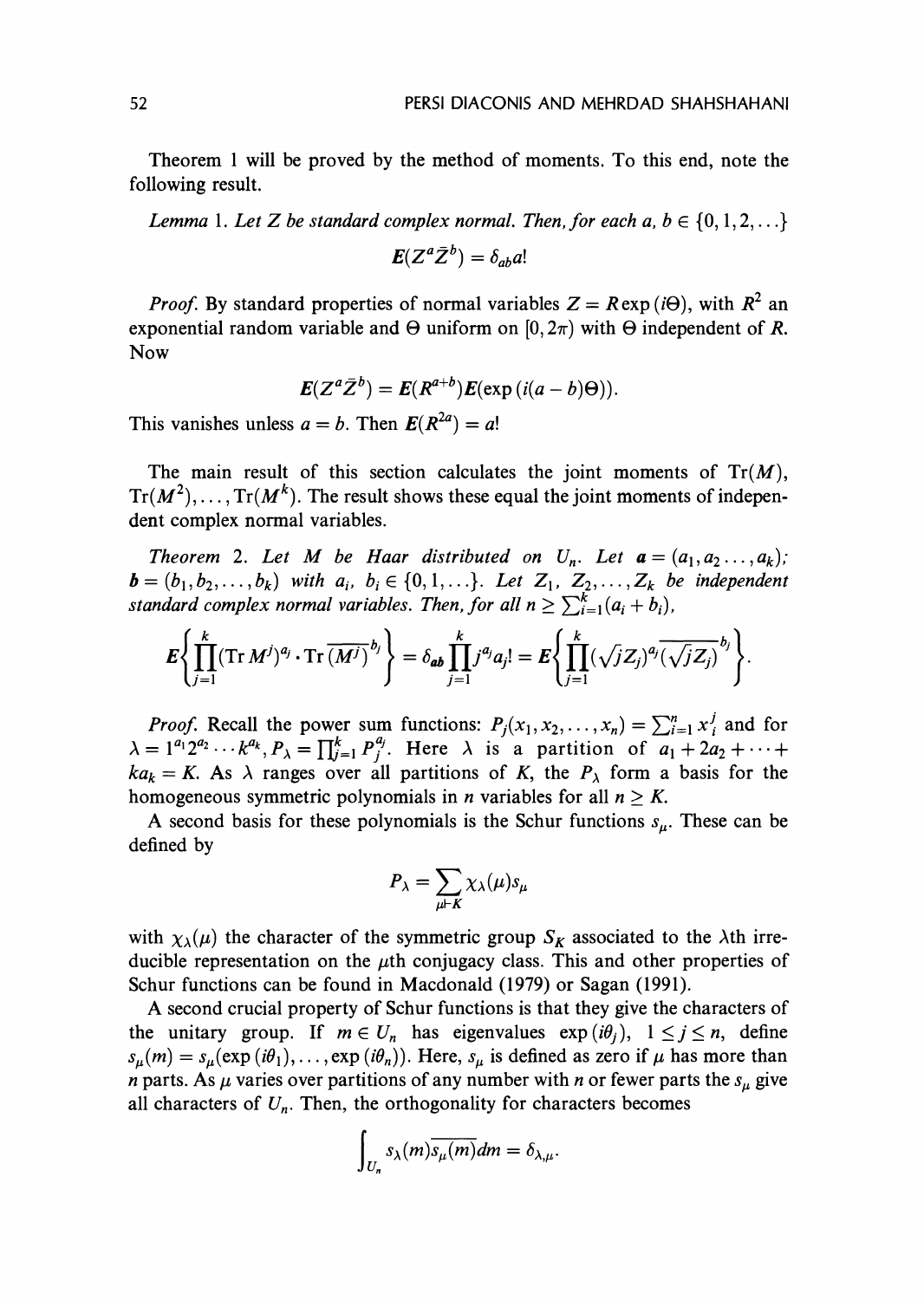Now Tr $(m^j) = P_j(m)$ , so  $\prod^k \text{Tr}(m^j)^{a_j} \overline{\text{Tr}(m^j)}^{b_j} = P_{\lambda}(m) \overline{P_{\lambda'}(m)},$  $j=1$ 

where  $\lambda = 1^{a_1} \cdots k^{a_k}$  and  $\lambda' = 1^{b_1} \cdots k^{b_k}$ . Expand  $P_{\lambda}$  and  $P_{\lambda'}$  in Schur functions and integrate over  $U_n$ . Using the orthonormality gives zero unless  $\lambda$  and  $\lambda'$  are partitions of the same number K. If  $|\lambda| = |\lambda'| = K$ ,

$$
E\left\{\prod_{j=1}^k (\mathrm{Tr}\,M^j)^{a_j}\cdot(\overline{\mathrm{Tr}\,M^j})^{b_j}\right\}=\sum_{\mu\vdash K}\chi_{\lambda}(\mu)x_{\lambda'}(\mu)=\delta_{\lambda\lambda'}\prod_{j=1}^kj^{a_j}a_j
$$

This last equality follows from the second orthogonality relation for characters, the right side being the size of the conjugacy class corresponding to  $\lambda$  when  $\lambda = \lambda'$ .

The method of moments for complex-valued random variables now proves Theorem 1 from Theorem 2.

#### Remarks

1. Let  $\Lambda_n^k$  be the homogeneous polynomials in *n* variables of degree k. Both the Schur functions and the power sum symmetric functions form a basis for  $\Lambda_n^k$ . There is a well known inner product on this space; the Hall inner product (Macdonald (1979), Section 1.4). Under this inner product, the Schur functions are orthonormal and the power sum functions satisfy  $\langle P_{\lambda} | P_{\lambda'} \rangle = \delta_{\lambda \lambda'} z_{\lambda}$ . Thus the inner product can be realized by  $\langle f|g \rangle = \int_{U} f(m)\bar{g}(m)dm$ .

2. Theorem 1 allows the determination of the limiting distribution of the trace of a random unitary matrix in any representation. Recall that for any partition of any integer  $k$  with at most *n* parts there is an irreducible representation of  $U_n$  with character the Schur function  $s_{\lambda}$ . With  $\lambda$  fixed, one may inquire about the distribution of  $s_{\lambda}(m)$  where m is chosen uniformly in  $U_n$ . For fixed  $\lambda$  and large n, the limiting distribution of  $s_{\lambda}(m)$  can be determined as follows. A classical formula in the subject (see for example, Macdonald (1979)) gives

$$
s_{\lambda} = \sum_{\mu} \frac{\chi_{\mu}(\lambda)}{z_{\mu}} P_{\mu}
$$

with  $\chi_{\mu}(\lambda)$  the  $\mu$ th character of the symmetric group at the  $\lambda$ th conjugacy class and  $z_{\mu} = \prod_i i^{a_i} a_i!$  if  $\mu$  has  $a_i$  parts equal to *i*. Now  $P_{\mu}(m)$  is a polynomial in Tr(*m*),  $Tr(m^2), \dots$ . In the large *n* limit, these traces are independent normally distributed complex normal random variables by Theorem 1. It follows that  $s_{\lambda}$  has a known limit law.

For example,  $s_1$  is the character of the symmetric tensor representation of  $U_n$ . We have  $s_{1^2} = \frac{1}{2}P_2 + P_{1^2}$ . From Theorem 1, the limiting distribution is the distribution of  $\frac{1}{2}(\sqrt{2}Z_1)+\frac{1}{2}Z_2^2$ 

$$
\frac{1}{2}(\sqrt{2}Z_1) + \frac{1}{2}Z_2^2
$$

with  $Z_1, Z_2$  independent complex standard normal.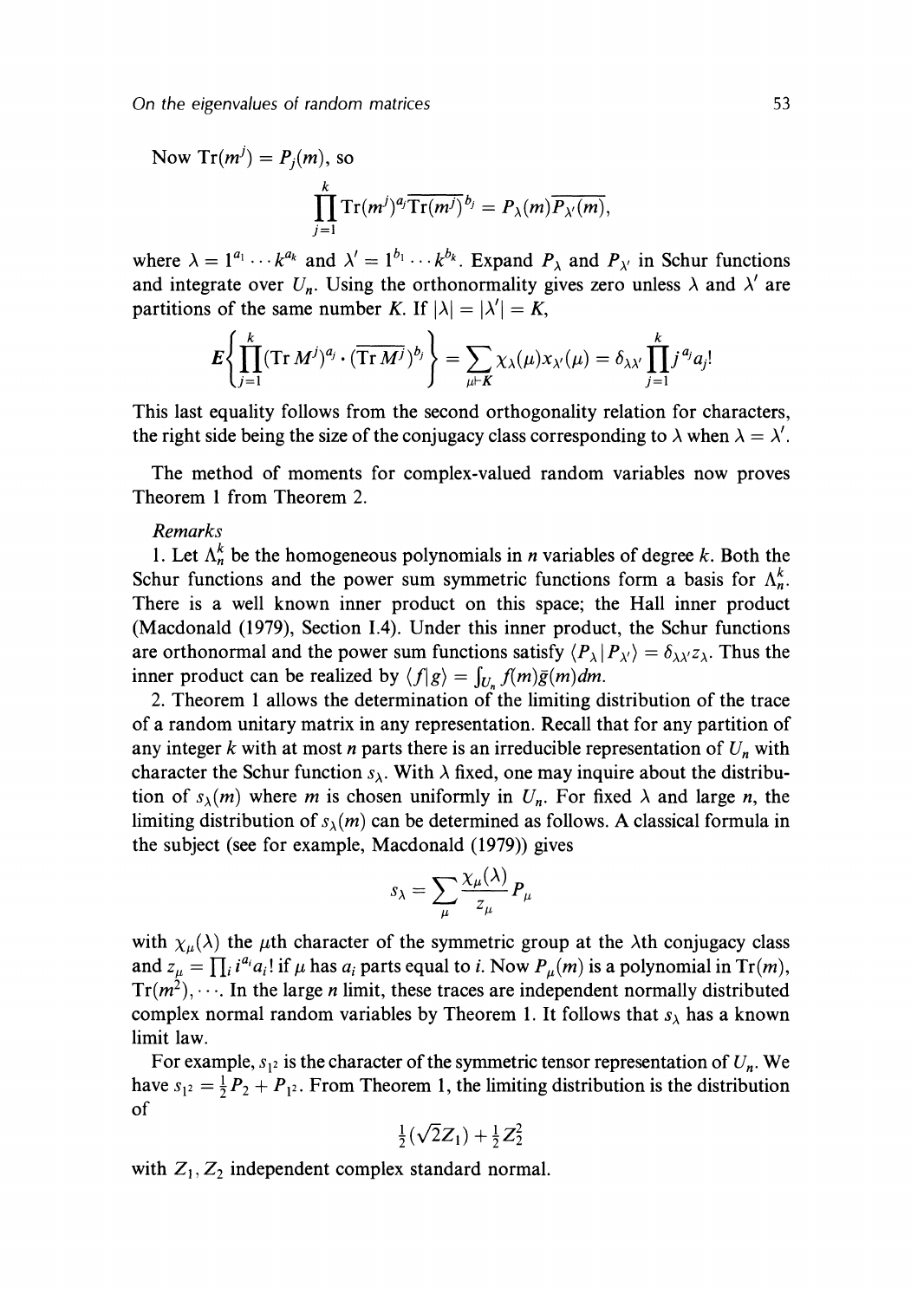We do not know how to elegantly extend these considerations to the orthogonal or symplectic group. The formula for expanding the characters of these groups in power sums is not known in as clean a way. Ram (1991) has given algorithms for computing the coefficients in special cases.

## **2. Eigenvalues of M**

For  $m \in U_n$ , let  $exp(i\theta_1), \ldots, exp(i\theta_n)$  be the eigenvalues of *m*. Put these together as a probability measure on the unit circle  $S^1$ :

(2.1) 
$$
\mu_m = \frac{1}{n} \sum_{j=1}^n \delta_{\exp(i\theta_j)}.
$$

If *M* is Haar distributed, then  $\mu_M$  is a random measure and one may inquire about large *n* limits. One way to study the law of  $\mu_M$  is through its Fourier transform

$$
\hat{\mu}_M(a) = \int_{S^1} \exp(i a \theta) \mu_M(d \theta) = \frac{1}{n} \sum_{j=1}^n \exp(i a \theta_j).
$$

Thus,

$$
\hat{\mu}_M(a) = \frac{1}{n} P_a(M) \quad \text{if } a = 0, 1, 2, 3, \dots,
$$
\n
$$
\hat{\mu}_M(a) = \frac{1}{n} \overline{P_{-a}(M)} \quad \text{for } a = -1, -2, \dots.
$$

It is straightforward to show that for  $a$ ,  $b$  as in Theorem 2, the functions

$$
T_{a,b}(\mu) = \prod_{i=1}^k \hat{\mu}(a_i)\hat{\mu}(-b_i)
$$

determine weak star convergence of random probabilities on  $S<sup>1</sup>$ . Theorem 2 above shows the following.

*Corollary 1. If M is uniform on*  $U_n$ *, and*  $\mu_M$  *is defined in (2.1), then, for all*  $n \geq \sum_{i=1}^{k} (a_i + b_i),$ 

$$
E\{T_{a,b}(\mu_M)\}=\frac{1}{n^{2k}}\delta_{ab}\prod_{j=1}^kj^{a_j}a_j!
$$

The uniform distribution  $\nu$  on  $S^1$  has Fourier transform  $\hat{\nu}(0) = 1$ ,  $\hat{\nu}(a) = 0$  for  $a \neq 0$  in Z. The above calculations allow us to reach the following conclusion.

**Theorem 3. Let M be uniformly chosen in**  $U_n$ **. Let**  $\nu$  **be the uniform distribution on**  $S^1$ *. Then, as n tends to*  $\infty$ *.* 

$$
\mu_M \Longrightarrow \delta_\nu \qquad \text{in probability, weak star.}
$$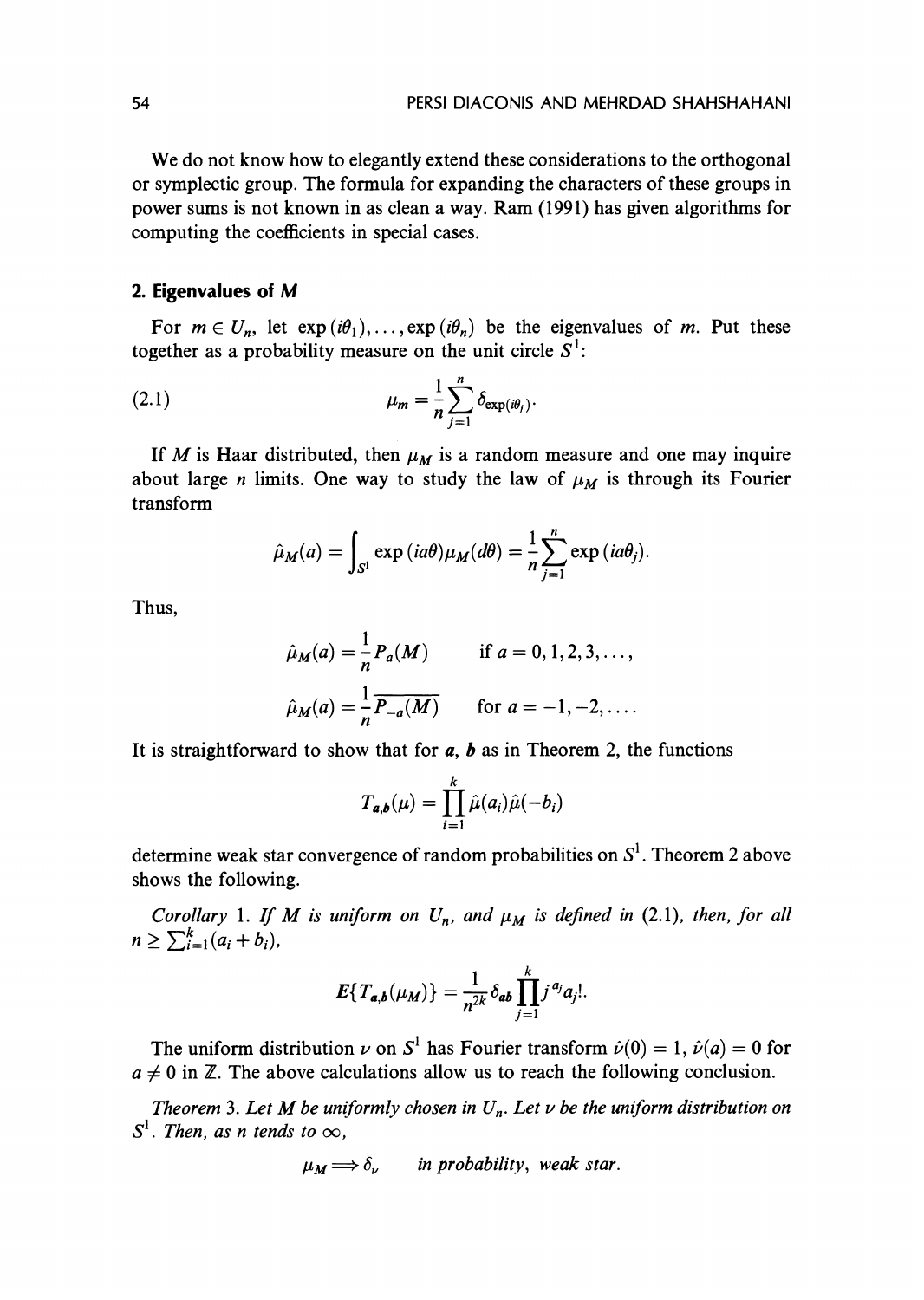*Proof.* For any  $a \neq 0$  and  $n > 2a$ , Corollary 1 implies

$$
E(\hat{\mu}_M(a)) = 0,
$$
  $E(|\hat{\mu}_M(a)|^2) = \frac{a}{n^2}.$ 

Thus the Fourier transform at *a* tends to zero in probability. This easily implies the claim.

#### *Remarks*

1. Theorem 3 shows that the pattern of eigenvalues on  $S<sup>1</sup>$  becomes uniformly distributed while Theorems 0 and 1 show that the sum of the eigenvalues has a standard complex normal distribution with no further norming. This shows that the eigenvalue distribution must be highly regular so a fair amount of cancellation takes place. For contrast, if  $n$  points are chosen at random on  $S<sup>1</sup>$  the associated empirical measure converges to the uniform measure but their sum converges to complex normal after being divided by  $\sqrt{n}$ .

Eric Rains (personal communication) has observed that the nth power of the eigenvalues of a random unitary matrix are exactly distributed as n uniform and independent points on the unit circle. This follows easily from Equation (2.2) below. Rains has used this, together with Corollary 1 and Fourier analysis, to show that the number of eigenvalues falling in an interval is  $n$  times the interval's length up to an error of order  $\log n$ . Thus, the eigenvalues are very regularly distributed.

There has been detailed study of the distribution of spacings (difference between consecutive eigenvalues) in the mathematical physics literature. An elegant, readable summary of this work is given by Tracy and Widom (1992). Mehta (1991) is a book-length treatment.

2. The joint density of the eigenvalues of a random unitary matrix is due to Weyl. It has the form

(2.2) 
$$
(n!)^{-1} \prod_{1 \leq j < k \leq n} |\exp(i\theta_j) - \exp(i\theta_k)|^2.
$$

Of course, this contains all the eigenvalue information, but unraveling the information needs some work.

3. In a different direction, consider  $M$  randomly chosen in  $U_n$ . The arguments of Diaconis and Freedman (1987) generalize in a straightforward way to show that  $\sqrt{n}M_{11}$  has a limiting standard complex normal distribution. Presumably, the arguments of Diaconis et al. (1992) generalize to show that the joint distribution of a block  $\sqrt{n}M_{ik}$ ,  $1 \leq j,k \leq N$  converge to independent standard complex normal variables in variation distance provided  $N \ll n^{1/3}$ .

4. The remarks in 3 suggest that the variables  $\sqrt{n}M_{11}$ ,  $\sqrt{n}M_{22}$ ,...,  $\sqrt{n}M_{nn}$  can be strung together to a complex Brownian motion in the large  $n$  limit. This meshes with the claims of Theorem 0. Perhaps the same is true of  $\sqrt{n}M_{kk}^j$ ,  $1 \leq k \leq n$  and perhaps, in the limit, all of these Brownian motions are independent.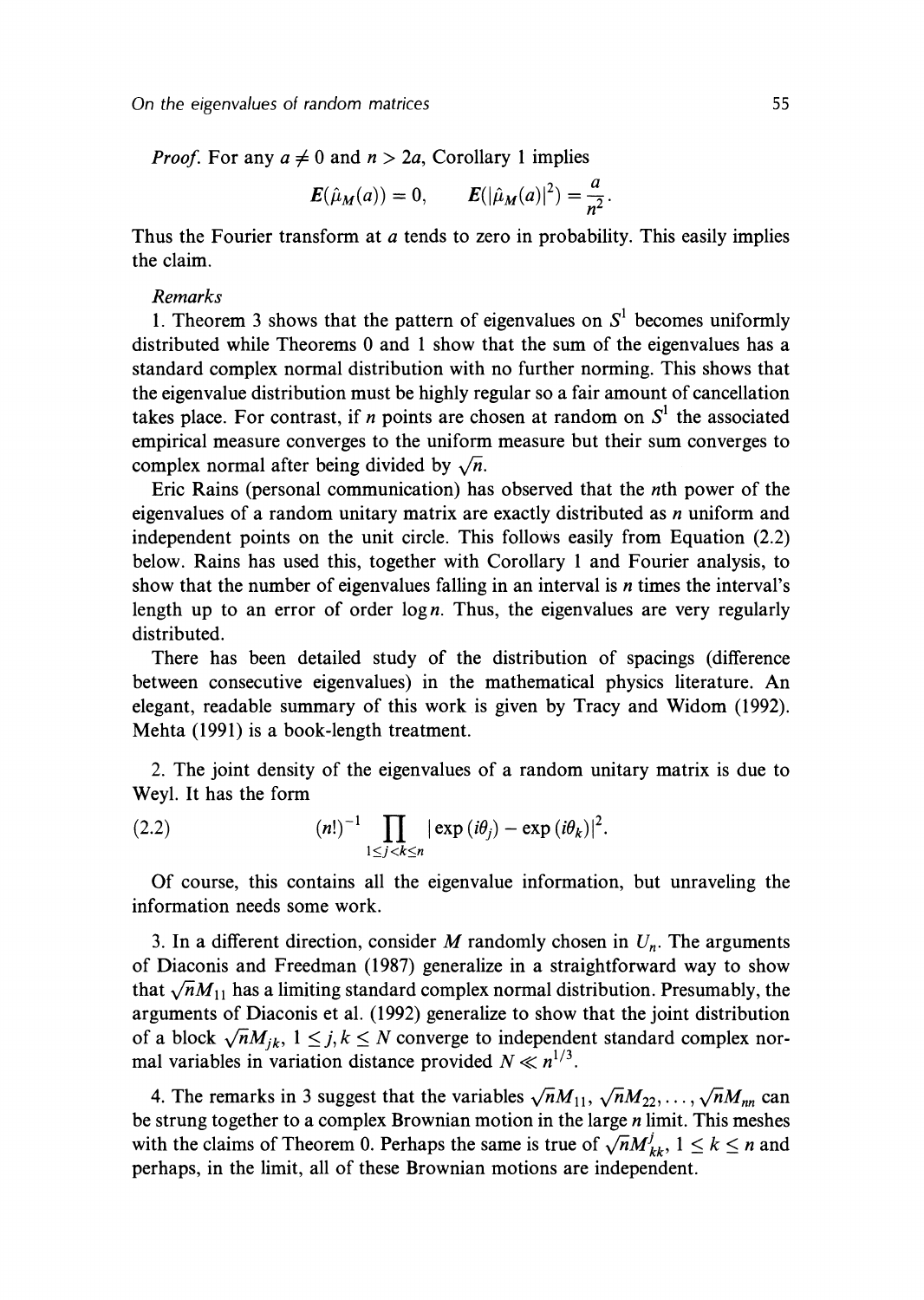5. The Gram-Schmidt algorithms described in the opening paragraph of this paper are not the fastest way to generate a random element of  $U_n$ . Diaconis and Shahshahani (1987) describe a 'subgroup' algorithm which represents a random element of  $U_n$  as a product of random complex reflections. Both algorithms use order  $n<sup>3</sup>$  operations, but the subgroup algorithm runs considerably faster.

# **3. The orthogonal group**

In this section we derive the analogs of Theorems 1 and 2 for the group of  $n \times n$ orthogonal matrices with real entries. Haar measure on  $O_n$  can be represented by forming an  $n \times n$  random matrix with independent identically distributed standard normal coordinates and then performing the Gram-Schmidt algorithms. This suggests a close relationship between the orthogonal group and the standard normal distribution. The main result of this section calculates the joint moments of  $Tr(M)$ ,  $Tr(M^2)$ , ...,  $Tr(M^k)$ . These are equal to the joint moments of independent normal variables for n sufficiently large. This extends a result of Diaconis and Mallows (1986).

Theorem 4. Let M be Haar distributed on  $O_n$ . Let  $a_1, a_2, \ldots, a_k$  be a vector of non-negative integers. Let  $Z_1, Z_2, \ldots, Z_k$  be independent standard normal variables. Let  $\eta_i$  be 1 if j is even and 0 otherwise. Then, for all  $n \geq \sum_{i=1}^{k} a_i$ ,

$$
E\left\{\prod_{j=1}^k {\rm Tr}(M^j)^{a_j}\right\} = \prod_{j=1}^k g_j(a_j) = \prod_{j=1}^k E(\sqrt{j}Z_j + \eta_j)^{a_j}.
$$

Here,

$$
if j is odd \t g_j(a) = \begin{cases} 0 & \text{if a is odd} \\ j^{a/2}(a-1)(a-3)\cdots 1 & \text{if a is even,} \end{cases}
$$
  

$$
if j is even \t g_j(a) = \sum_k {a \choose 2k} j^k (2k-1)(2k-3)\cdots 1.
$$

*Proof.* Let  $exp(i\theta_i)$  denote the eigenvalues of M,  $1 \leq j \leq n$ . As with Theorem 1

$$
\prod_{j=1}^k \mathrm{Tr}(M^j)^{a_j} = P_{\lambda}(\exp(i\theta_1),\ldots,\exp(i\theta_n))
$$

with  $\lambda = 1^{a_1} 2^{a_2} \cdots k^{a_k}$  and  $P_{\lambda}$  the power sum symmetric function. To continue, we must express these power sums in terms of the characters of  $O_n$ . For this, let V be the *n*-dimensional defining representation and  $V^{\otimes k}$  the *k*th tensor power. The algebra of all linear transformations of  $V^{\otimes k}$  which commute with the action of  $O_n$  is  $B_{kn}$  – the Brauer algebra. Brauer (1937) studied these algebras, giving a remarkable basis for them. This work has been developed by Hanlon and Wales (1989a, b) and Wenzl (1988). The part of this theory needed here was developed by Ram (1991).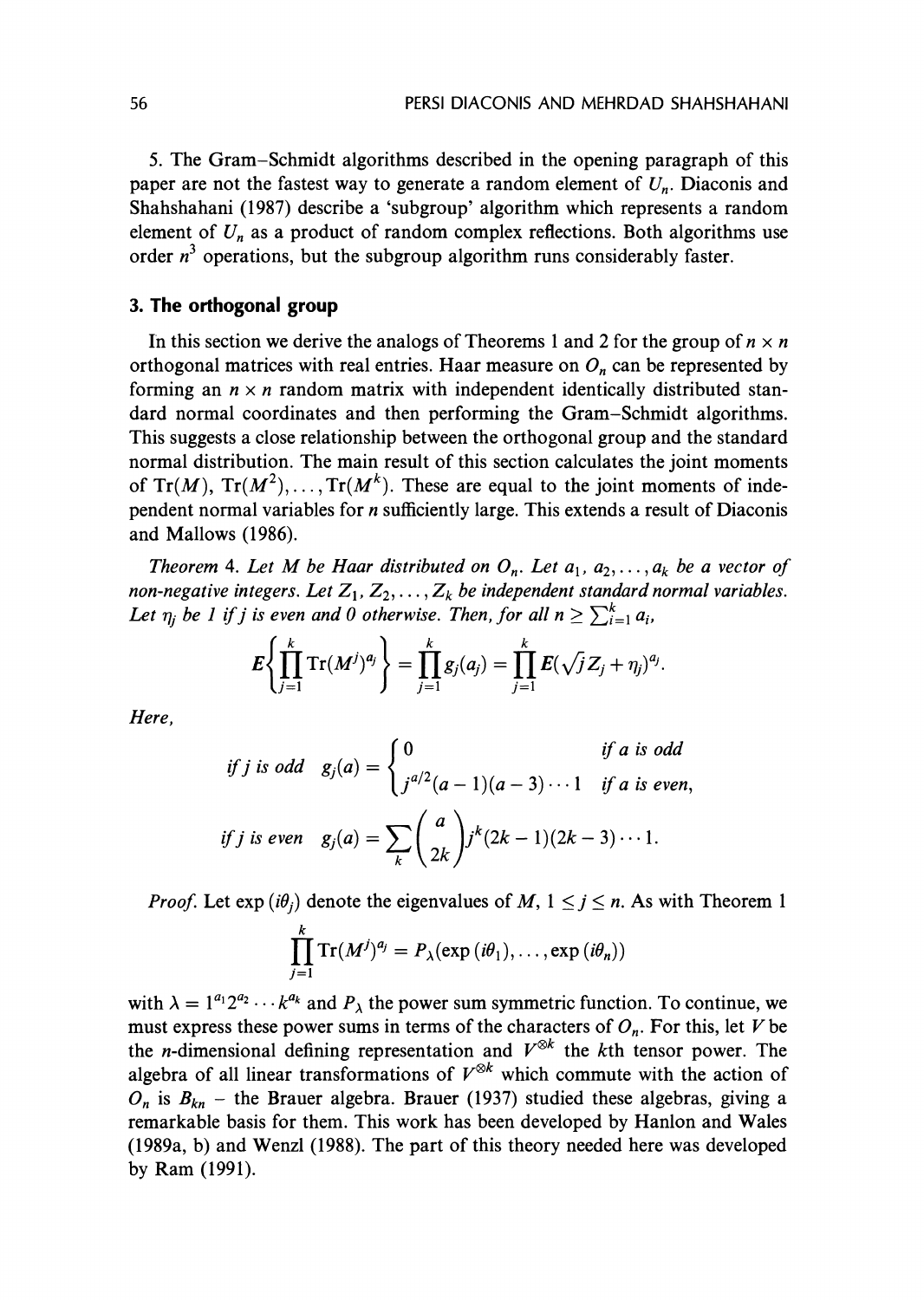Brauer (1937) showed that

$$
V^{\otimes k}=\bigoplus_\mu M^\mu\otimes F^\mu
$$

for a well-specified set of partitions where  $F^{\mu}$  is an irreducible representation of  $O_n$  and  $M^{\lambda}$  is an irreducible  $B_{kn}$  module. Ram (1991) showed

(3.1) 
$$
P_{\lambda}(x) = \sum_{\mu} \chi^{\mu}_{(k,n)}(\omega) t_{\mu}(x)
$$

with  $t_{\mu}(x)$  the character of  $O_n$  corresponding to  $F^{\mu}$  and  $\chi^{\mu}_{(k,n)}$  the character of  $B_{kn}$ corresponding to  $M^{\lambda}$ . Here  $\omega$  may be taken as a permutation with cycle type  $\lambda$ . Integrating over  $O_n$  amounts to taking the inner product with the trivial character. This corresponds to the partition  $\mu = (0)$ . Thus

$$
\int_{O_n} P_{\lambda}(M) dM = \chi^{(0)}_{(k,n)}(\omega).
$$

Now, Ram (1991) has given a combinatorial rule for evaluating the characters of  $B_{kn}$  much like the Murnahan-Nakayama rule for the characters of the symmetric group. He has kindly massaged his rule to produce the formula

(3.2) 
$$
\chi_{(k,n)}^{(0)}(\omega) = \prod_{j=1}^{k} g_j(a_j) \quad \text{for } \omega = 1^{a_1} \cdots k^{a_k}
$$

and  $g_i(a)$  given in the statement of Theorem 3.

#### *Remarks*

1. At least for *n* odd,  $M^{2j} \in O_n$  must have at least one eigenvalue equal to 1. This accounts for the  $\eta_i$  in the formula. It also appears that with probability 1,  $M^{2j}$  has only one eigenvalue equal to 1. For even n,  $O_n$  is the disjoint union of matrices with determinant  $+1$  and  $-1$ . On the first part, a generic matrix has no real eigenvalue. On the second part, a generic matrix has one eigenvalue 1 and one eigenvalue  $-1$ . Thus even powers have two  $+1$  terms in their trace and the second part has total mass  $1/2$ . So  $E(Tr(M^{2j})) = 1$ .

2. Diaconis and Mallows (1986) showed that the moments of the trace of M equal the moments of a standard normal variable for all sufficiently large  $n$ . This proves the limiting normality by the method of moments. **A** similar limiting normality follows from Theorem 3:  $Tr(M)$ ,  $Tr(M^2)$ , ...,  $Tr(M^j)$  are asymptotically independent normals. When j is odd, the limit of  $Tr(M^{j})$  has mean 0 and variance *j*. When *j* is even, the limits have mean 1 and variance  $j + 1$ .

3. Weyl (1946), p. 224, gives the joint density of the eigenvalues on  $O_n$ . Let  $c(\theta) = \exp(i\theta) + \exp(-i\theta)$ , let  $s(\theta) = \exp(i\theta) - \exp(-i\theta)$ . On  $O_{2n}$  let the eigenvalues be  $\theta_1, \theta_2, \ldots, \theta_n$  and their conjugates. On  $O_{2n+1}$  let the eigenvalues be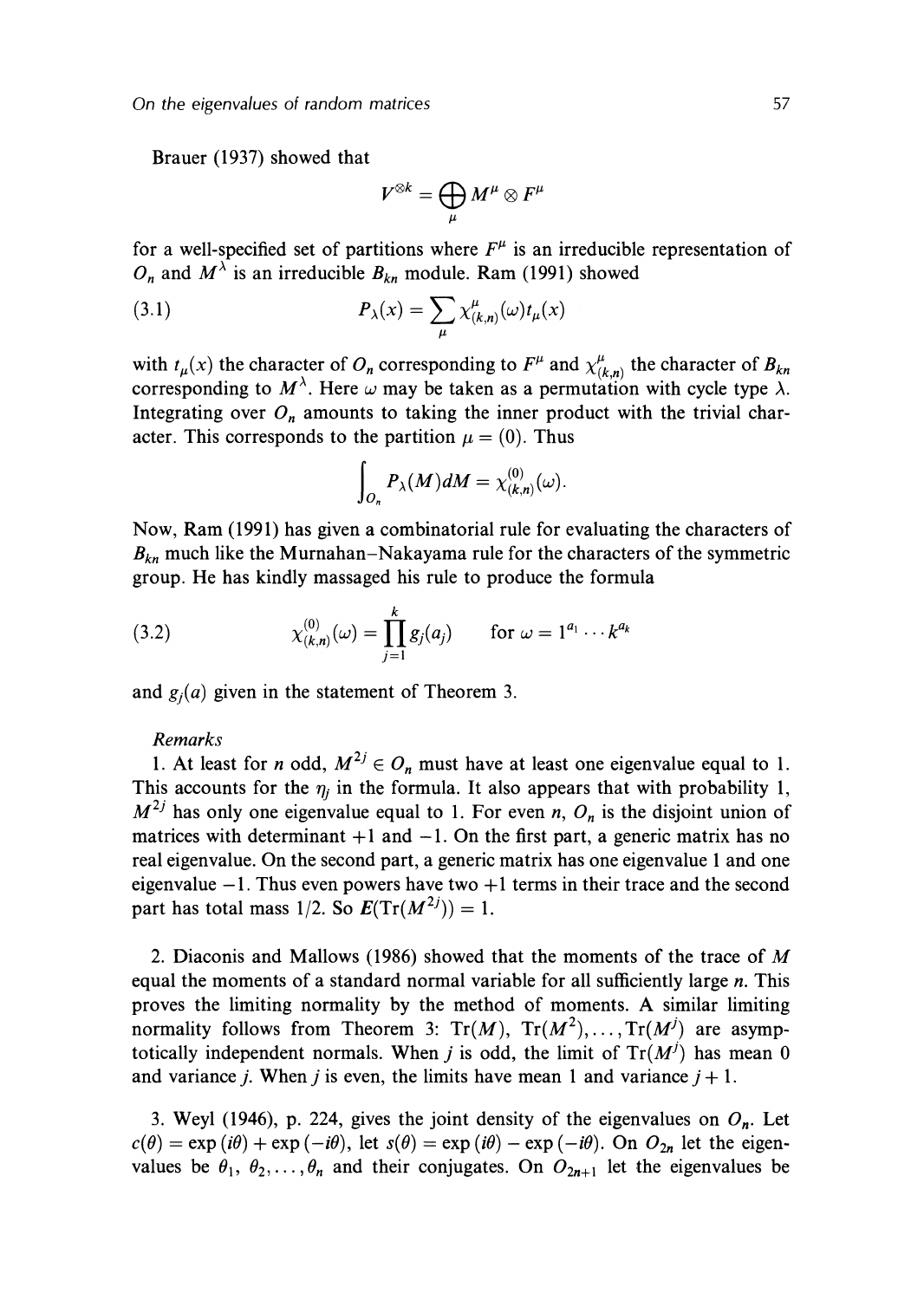$\theta_1, \ldots, \theta_n$ , their conjugates, and  $\pm 1$ . Let

$$
\Delta^+ = \prod_{j=1}^n s(\theta_j/2) \prod_{j < k} (c(\theta_j) - c(\theta_k)).
$$

The joint density of  $\theta_1,\ldots,\theta_n$  is proportional to  $\Delta^+\bar{\Delta}^+$  on  $SO_n$  and to  $\Delta^-\bar{\Delta}^-$  on  $SO_n^C$ .

It follows as a corollary to Theorem 4 that the eigenvalue distribution on the unit circle tends to the uniform distribution.

Theorem 5. Let M be uniformly chosen in  $O_n$ . Let

$$
\mu_M = \frac{1}{n} \sum_{j=1}^n \delta_{\exp(i\theta_j)}
$$

be the empirical measure of the eigenvalues of M. Let **v** be the uniform distribution on  $S^1$ . Then, as n tends to infinity

 $\mu_M \Longrightarrow \delta_{\nu}$  in probability, weak star.

*Proof.* Let a be a fixed integer. The Fourier transform of  $\mu_M$  at a satisfies

$$
\hat{\mu}_M(a) = \frac{1}{n} \sum_{j=1}^n \exp(i a \theta_j) = \hat{\mu}_m(-a) = \frac{1}{n} P_a(\exp(i \theta_1) \cdots \exp(i \theta_n)).
$$

Thus, for  $a \neq 0$ ,

$$
E(\mu_M(a)) = \begin{cases} 0 & \text{if } a \text{ is odd} \\ \frac{1}{n} & \text{if } a \text{ is even} \end{cases}
$$

$$
E(|\hat{\mu}_M(a)|^2) = \begin{cases} \frac{a}{n^2} & \text{if } a \text{ is odd} \\ \frac{a+1}{n^2} & \text{if } a \text{ is even.} \end{cases}
$$

Thus,  $\hat{\mu}_M(a)$  tends to zero in probability. This easily implies the claimed result.

#### **4. The symplectic group**

Let *J* be the  $2n \times 2n$  matrix of form  $\begin{pmatrix} 0 & I \\ -I & 0 \end{pmatrix}$  with all blocks  $n \times n$ . Let  $Sp_n$  be the  $2n \times 2n$  unitary matrices m with complex entries such that  $mJm^t = J$ .  $Sp_n$  consists of the matrices preserving an alternating form. It comes up in mechanics and elsewhere.  $Sp<sub>n</sub>$  is a compact group with eigenvalues occurring in complex conjugate pairs so  $Tr(m^k)$  is real for all k. The following theorem shows that under Haar measure,  $Tr(m)$ ,  $Tr(m^2)$ , ...,  $Tr(m^k)$  are asymptotically independent normal random variables.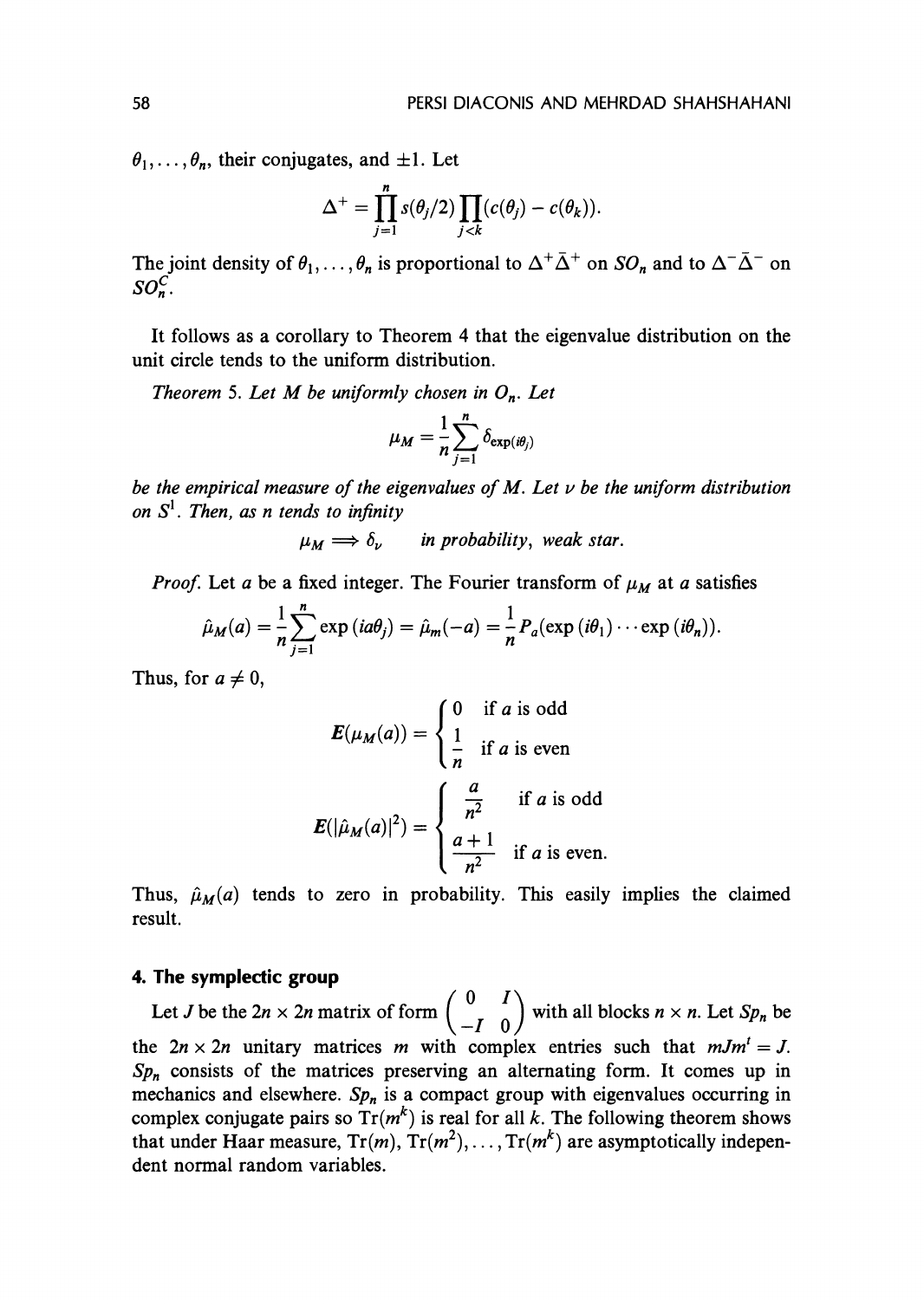Theorem 6. Let M be Haar distributed on  $Sp_n$ . With notation as in Theorem 3, for all  $n \geq \sum_{i=1}^{k} a_i$ 

(4.1) 
$$
E\left\{\prod_{i=1}^k \mathrm{Tr}(M^j)^{a_j}\right\} = \prod_{j=1}^k (-1)^{(j-1)a_j} g_j(a_j) = \prod_{j=1}^k E(\sqrt{j}Z_j - \eta_j)^{a_j}.
$$

*Proof.* The left side of (4.1) is the expected value of  $P_{\lambda}(M)$  with  $\lambda = 1^{a_1} 2^{a_2} \cdots k^{a_k}$ . Brauer showed that  $P_{\lambda}$  can be expressed as a finite sum of characters sp<sub>u</sub> of Sp<sub>n</sub>:

$$
P_{\lambda}(x_1,\ldots,x_{2n})=\prod_{j=1}^{\kappa}(-1)^{(j-1)a_j}\sum_{\mu\vdash f-2i}\chi^{\mu}_{(f,-2n)}(\omega)sp_{\mu}(x_1,\ldots,x_{2n}).
$$

The sum is over  $0 \le i \le \lfloor f/2 \rfloor$  and partitions  $\mu_n$  with  $f = |\lambda|$ , the size of  $\lambda$ . Further,  $\chi^{\mu}_{(f,-2n)}$  is the character of the Brauer group, and  $\omega$  is a permutation of cycle type  $\lambda$ .

Integrating over  $Sp_n$ , the only non-zero term in the sum comes from  $\mu = 0$ . Thus

$$
E\left\{\prod_{j=1}^k \mathrm{Tr}(M^j)^{a_j}\right\} = \prod_{j=1}^k (-1)^{(j-1)a_j} \chi^0_{(f,-2n)}(\omega).
$$

Now Ram (1991) shows  $\chi^0_{(f,-2n)}(\omega)$  is given by (3.2) for all  $n \geq \sum_{i=1}^f a_i$ . So the results follow from the symmetry of the normal distribution.

#### Remarks

1. The uniform distribution of the eigenvalues follows as in Sections 2 and 3.

2. With the notation of Remark 4 of Section 3, Weyl (1946) showed that the joint density of the eigenvalues of a random matrix is proportional to  $\Delta\Delta$ where

$$
\Delta(\theta_1, \theta_2, \ldots, \theta_n) = \prod_j s(\theta_j) \prod_{j < k} (c(\theta_j) - c(\theta_k)).
$$

# **5. The symmetric and other groups**

For  $\lambda > 0$ , the Poisson( $\lambda$ ) distribution puts mass  $e^{-\lambda} \lambda^k / j!$  on  $j = 0, 1, 2, \ldots$ . If X has a Poisson( $\lambda$ ) distribution and  $x_{(k)}=x(x-1)\cdots(x-k+1)$ ,  $E(X_{(k)}) = \lambda^k$ . The following computation shows that if  $a_i(\pi)$  is the number of *i*-cycles in the permutation  $\pi$ , then the joint moments of  $a_1, a_2, \ldots, a_k$  equal the joint moments of Poisson variables with parameter  $1, \frac{1}{2}, \ldots, 1/k$ . Since the Poisson is determined by its moments, this proves that the  $a_i(\pi)$  are asymptotically independent with Poisson  $(1/i)$  distributions. For the moments of  $a_1$ , see Irwin (1955). Arratia and Tavaré (1992) give bounds for total variation convergence. The corresponding limit theorem was known to Goncharov. Watterson (1974) also studied the moments.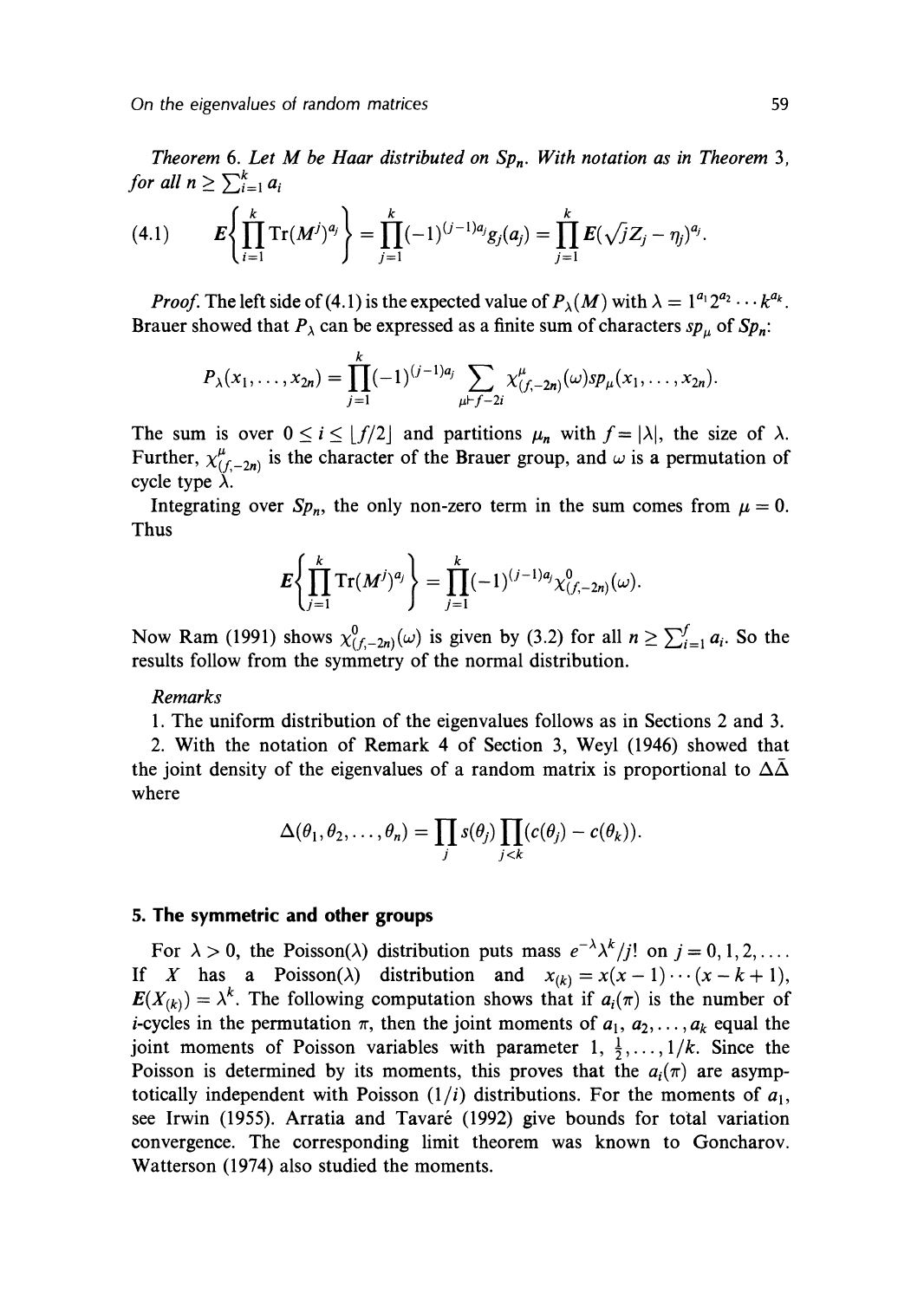*Theorem 7. Let*  $\pi$  *be uniformly distributed on the symmetric group*  $S_n$ *. Let*  $b_1, \ldots, b_k \in \{0, 1, \ldots, \}$ *. Let*  $Z_1, Z_2, \ldots, Z_k$  *be independent Poisson with parameters*  $1, \frac{1}{2}, \ldots, 1/k$ . Then, for all  $n \geq \sum_{i=1}^{k} i a_i$ ,

$$
E\left(\prod_{i=1}^k a_i(\pi)^{b_i}\right)=\prod_{i=1}^k E(Z_i^{b_i}).
$$

*Proof.* Introduce generating functions:

(5.1) 
$$
g_n(x_1,...,x_n) = \frac{1}{n!} \sum_{\pi \in S_n} \prod_{i=1}^n x_i^{a_i(\pi)}
$$

$$
g(t; \mathbf{x}) = \sum_{n=0}^{\infty} t^n g_n = \prod_{n=1}^{\infty} \exp(t^i x_i/i).
$$

The last equality is a classical result of Pólya theory, see for example Pólya and Read (1987). The result now follows by differentiating. For notational simplicity let us carry this out for  $E(a_1(\pi)_{(b)})$ . In (5.1), set  $x_2 = x_3 = \cdots = 1$  and  $x_1 = x$ . Thus

$$
g_n(x) = \frac{1}{n!} \sum_{\pi \in S_n} x^{a_1(\pi)}
$$

and

$$
g(t,x)=\frac{\exp(t(x-1))}{(1-t)}.
$$

Differentiate *b* times in *x* and set  $x = 1$ . This becomes

$$
\sum_{n=0}^{\infty} t^n E(a_1(\pi)_{(b)}) = \frac{t^b}{(1-t)}
$$

Thus  $E(a_1(\pi)_{(b)}) = 1 = E(Z_1)_{(b)}$  for  $n \ge b$ . This implies that the first *n* moments of  $a_1(\pi)$  under the uniform distribution on  $S_n$  equal the first *n* moments of  $Z_1$ . Computation of joint moments is easy and entirely similar due to the product form of (5.1).

**A** permutation matrix has all eigenvalues on the unit circle. We are thus faced with cancellation similar to that of previous sections. On the one hand, the trace tends to be a small random number. On the other hand, it is the sum of *n* points on the unit circle which must somehow cancel. Here, it is easy to make sense of things. Suppose  $\pi$  has  $a_i$  *j*-cycles. The matrix of  $\pi$  is similar to a direct sum of circulants with  $a_i$  copies of a *j*-cycle. Such a *j*-cycle has eigenvalues  $\exp(2\pi i k / j)$ ,  $0 \leq k \leq j$ . These are perfectly regularly distributed so their sum cancels exactly in the trace leaving only the  $a_i$  fixed points.

From these considerations it is straightforward to derive the limiting law of the eigenvalues. For  $\pi \in S_n$  let  $\rho(\pi)$  be the associated permutation matrix with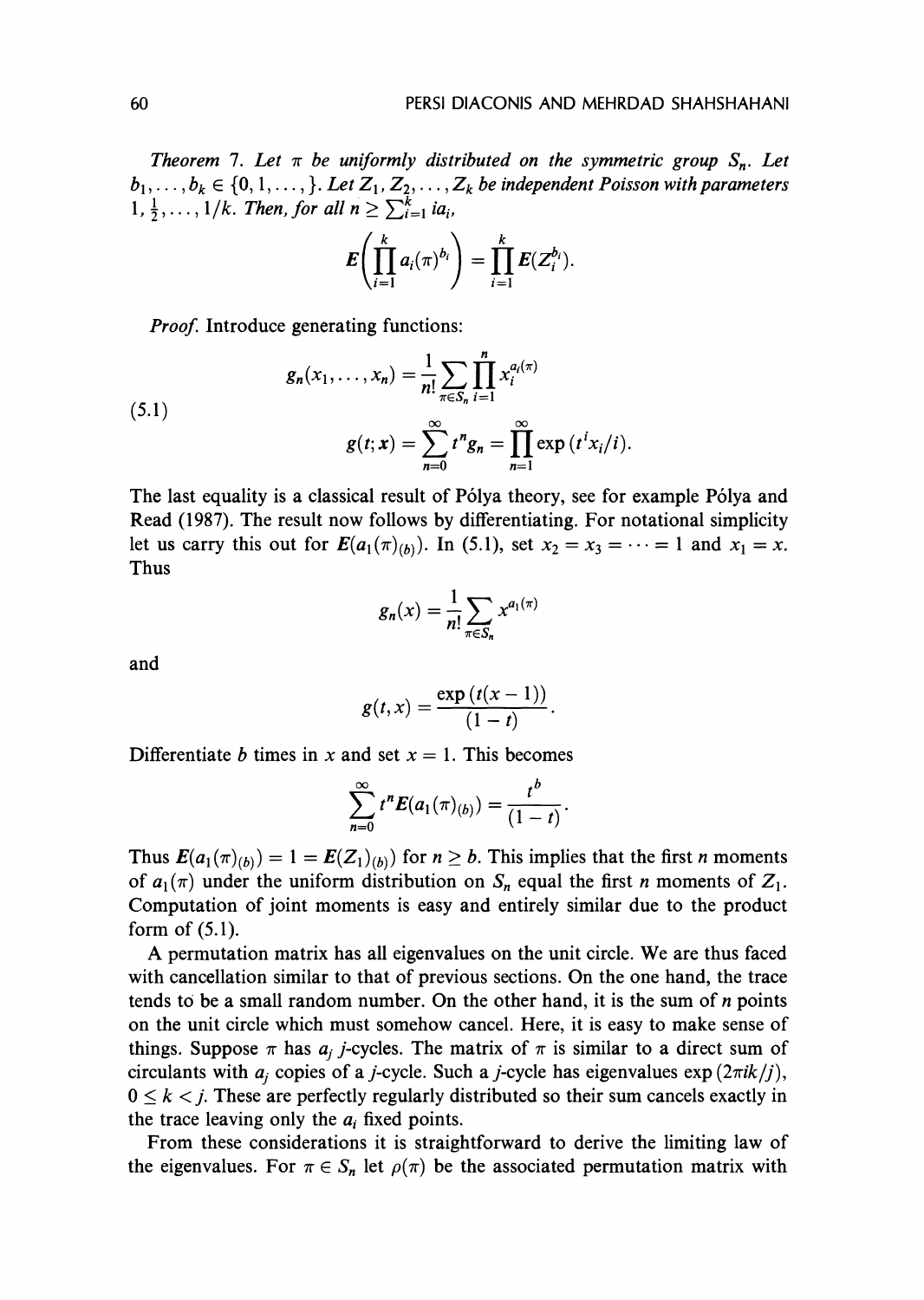eigenvalues  $\exp(i\theta_i)$ ,  $1 \leq j \leq n$ . Let

(5.2) 
$$
\mu_{\pi} = \sum_{j=1}^{n} \delta_{\exp(i\theta_j)}
$$

be the associated counting measure. For  $j = 1, 2, \ldots$  let  $\mu_j$  be the uniform (counting) measure on the jth roots of unity. Then

$$
\mu_{\pi} = \sum_{j=1}^{\infty} a_j \mu_j
$$

with  $a_i(\pi)$  the number of cycles of length j in  $\pi$ . Now, the extensive work on the distribution of cycle lengths can be brought to bear. For example, the multiplicity of 1 as an eigenvalue is the number of cycles. This is approximately normal with mean and variance logn. The root of unity closest to this is about  $(0.63) \cdot 2\pi/n$ , etc. As before,  $\mu_{\pi}/n$  converges to a point mass at the uniform distribution, in probability weak star.

Remark. One can study the distribution of the conjugacy classes on any compact group. It is straightfoward to carry out the results for wreath products (such as the group of symmetries of the cube). Indeed, Pólya theory, as in Pólya and Read (1987), gives a formula like (5.1) and from this the rest follows. There is much interesting work to be done on the classical groups mod  $p$ . Stong (1992) followed by Goh and Schmutz (1992) and Hansen and Schmutz (1992) derive results for  $GL_n(\mathbb{F}_q)$ . Rudvalis and Shinoda (1991) study the analog of the matching problem for all of the classical finite groups (distribution of number of fixed vectors). The present paper aims to show there are lovely results to be discovered in the continuous setting as well.

The eigenvalues of complex representations of general groups can also be studied. Let G be a compact group (perhaps finite) and  $\rho$  a representation of G. The character  $\chi_{\rho} = \text{Tr}(\rho(s))$  can be averaged over G. Standard character theory shows that:

 $E(\chi_{\rho}(s))$  is the number of times the trivial representation appears in  $\rho$ ,

 $E(|\chi_{\rho}(s)|^2)$  is the number of irreducibles in  $\rho$  counted with multiplicity.

In particular, if  $\rho$  is irreducible (as for the *n*-dimensional representation of the orthogonal, unitary and symplectic groups considered above) the mean is 0 and the variance is 1. This holds for all groups and any-dimensional representation. For large dimension it shows that there must be a fair amount of cancellation in the eigenvalues. Further, it shows that the empirical distribution of the eigenvalues is approximately uniform as in Section 2.

## **Acknowledgement**

We thank Eric Belsley, Eric Rains, Arun Ram, Richard Stanley, Simon Tavare and Craig Tracy for their help.